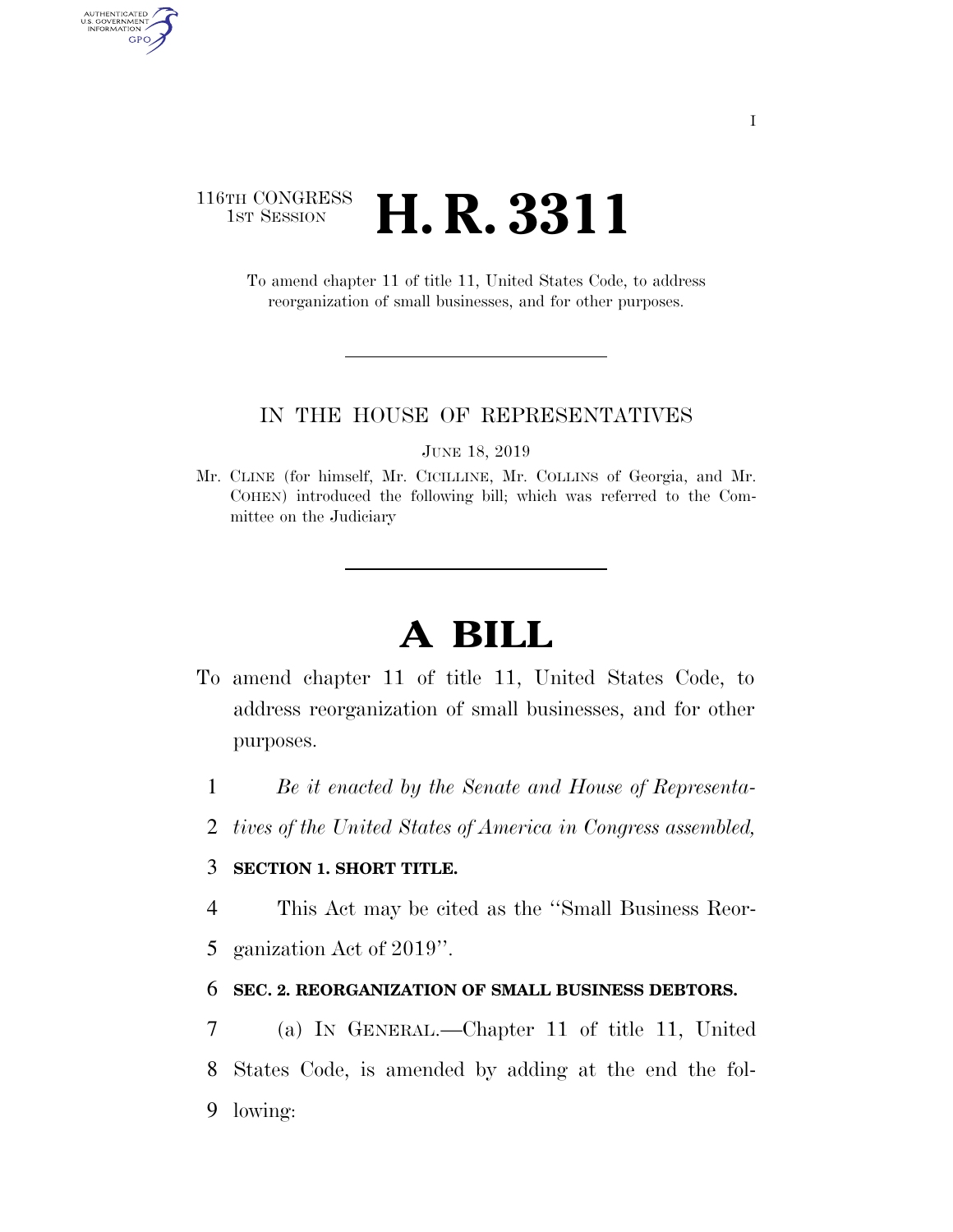# ''SUBCHAPTER V—SMALL BUSINESS DEBTOR REORGANIZATION

#### **''§ 1181. Inapplicability of other sections**

 ''(a) IN GENERAL.—Sections 105(d), 1101(1), 1104, 1105, 1106, 1107, 1108, 1115, 1116, 1121, 1123(a)(8), 1123(c), 1127, 1129(a)(15), 1129(b), 1129(c), 1129(e), and 1141(d)(5) of this title do not apply in a case under this subchapter.

 ''(b) COURT AUTHORITY.—Unless the court for cause orders otherwise, paragraphs (1), (2), and (4) of section 1102(a) and sections 1102(b), 1103, and 1125 of this title do not apply in a case under this subchapter.

 ''(c) SPECIAL RULE FOR DISCHARGE.—If a plan is confirmed under section 1191(b) of this title, section 1141(d) of this title shall not apply, except as provided in section 1192 of this title.

#### **''§ 1182. Definitions**

''In this subchapter:

 ''(1) DEBTOR.—The term 'debtor' means a small business debtor.

21 "(2) DEBTOR IN POSSESSION.—The term 'debt- or in possession' means the debtor, unless removed as debtor in possession under section 1185(a) of this title.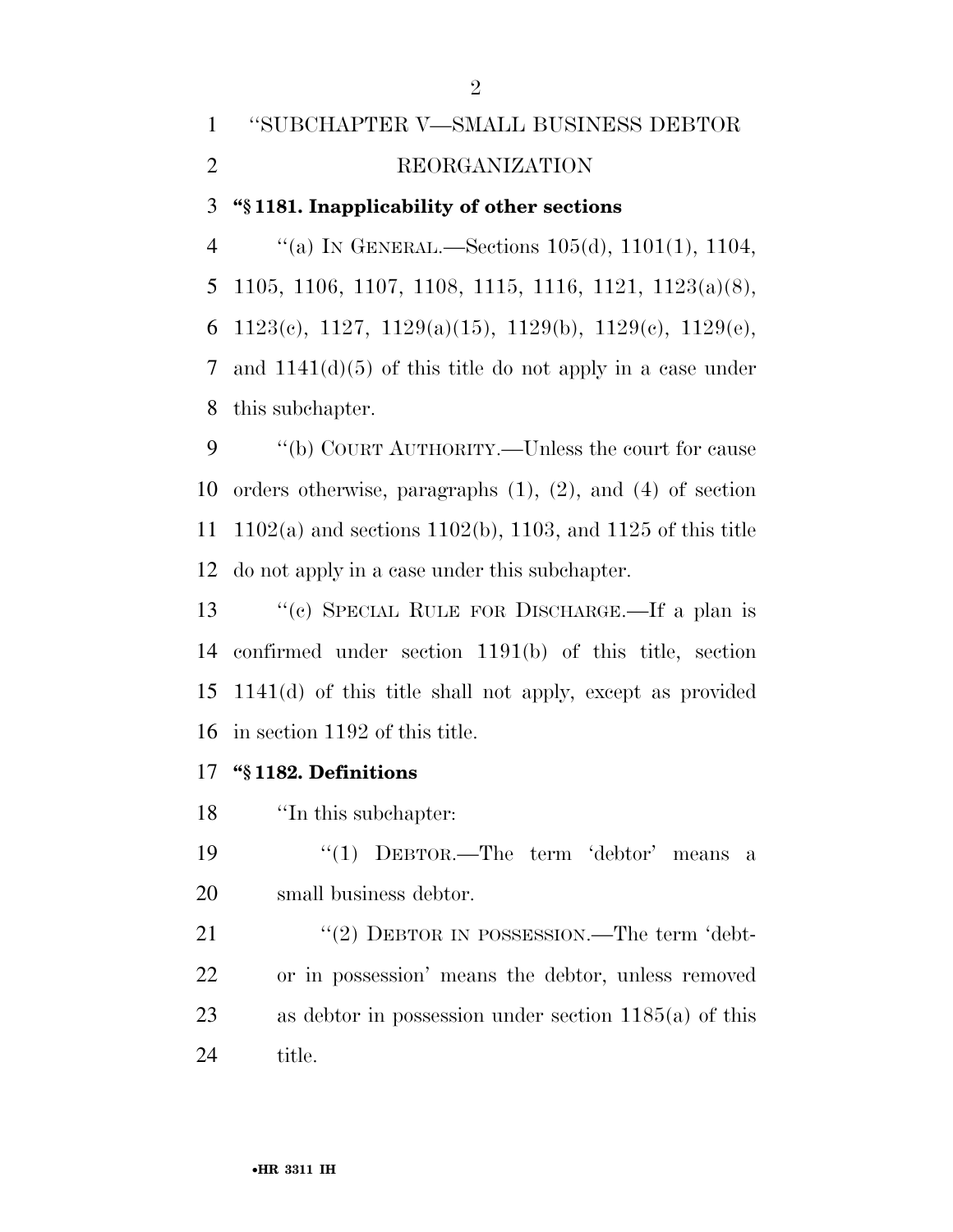### **''§ 1183. Trustee**

| 2  | "(a) IN GENERAL.—If the United States trustee has                  |
|----|--------------------------------------------------------------------|
| 3  | appointed an individual under section $586(b)$ of title 28         |
| 4  | to serve as standing trustee in cases under this sub-              |
| 5  | chapter, and if such individual qualifies as a trustee under       |
| 6  | section 322 of this title, then that individual shall serve        |
| 7  | as trustee in any case under this subchapter. Otherwise,           |
| 8  | the United States trustee shall appoint 1 disinterested            |
| 9  | person to serve as trustee in the case or the United States        |
| 10 | trustee may serve as trustee in the case, as necessary.            |
| 11 | "(b) DUTIES.—The trustee shall—                                    |
| 12 | $\lq(1)$ perform the duties specified in paragraphs                |
| 13 | $(2), (5), (6), (7), \text{ and } (9)$ of section $704(a)$ of this |
| 14 | title;                                                             |
| 15 | $\lq(2)$ perform the duties specified in paragraphs                |
| 16 | $(3)$ , $(4)$ , and $(7)$ of section 1106(a) of this title, if     |
| 17 | the court, for cause and on request of a party in in-              |
| 18 | terest, the trustee, or the United States trustee, so              |
| 19 | orders;                                                            |
| 20 | $(3)$ appear and be heard at the status con-                       |
| 21 | ference under section 1188 of this title and any                   |
| 22 | hearing that concerns—                                             |
| 23 | "(A) the value of property subject to a                            |
| 24 | lien;                                                              |
| 25 | $\lq\lq$ confirmation of a plan filed under                        |
| 26 | this subchapter;                                                   |
|    |                                                                    |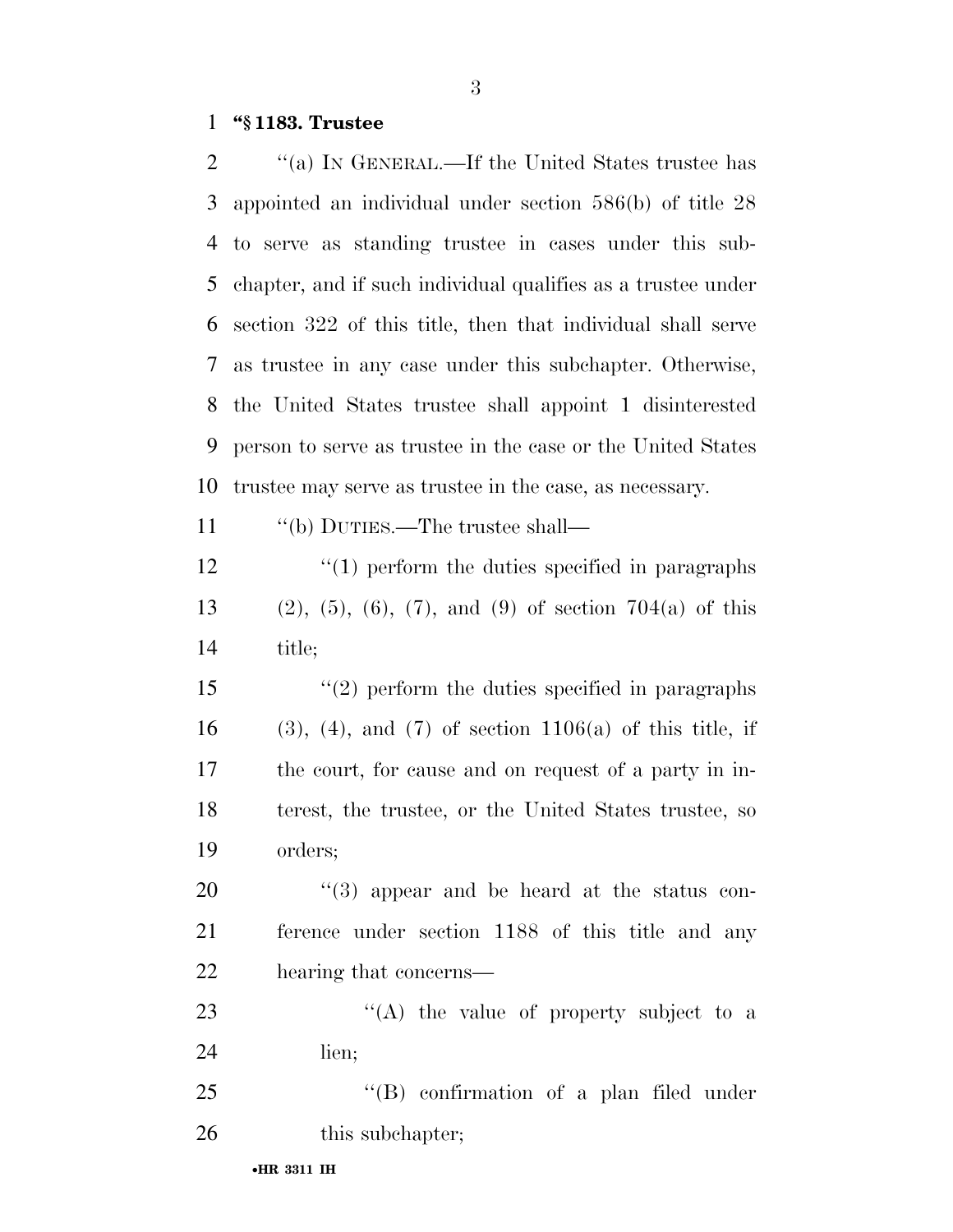| $\mathbf{1}$   | "(C) modification of the plan after con-                        |
|----------------|-----------------------------------------------------------------|
| $\overline{2}$ | firmation; or                                                   |
| 3              | $\lq\lq$ (D) the sale of property of the estate;                |
| $\overline{4}$ | $\cdot$ (4) ensure that the debtor commences making             |
| 5              | timely payments required by a plan confirmed under              |
| 6              | this subchapter;                                                |
| 7              | $\cdot\cdot$ (5) if the debtor ceases to be a debtor in pos-    |
| 8              | session, perform the duties specified in section                |
| 9              | $704(a)(8)$ and paragraphs $(1)$ , $(2)$ , and $(6)$ of sec-    |
| 10             | tion $1106(a)$ of this title, including operating the           |
| 11             | business of the debtor;                                         |
| 12             | $\cdot\cdot\cdot(6)$ if there is a claim for a domestic support |
| 13             | obligation with respect to the debtor, perform the              |
| 14             | duties specified in section $704(c)$ of this title; and         |
| 15             | $\lq(7)$ facilitate the development of a consensual             |
| 16             | plan of reorganization.                                         |
| 17             | "(c) TERMINATION OF TRUSTEE SERVICE.-                           |
| 18             | "(1) IN GENERAL.—If the plan of the debtor is                   |
| 19             | confirmed under section $1191(a)$ of this title, the            |
| 20             | service of the trustee in the case shall terminate              |
| 21             | when the plan has been substantially consummated,               |
| <u>22</u>      | except that the United States trustee may reappoint             |
| 23             | a trustee as needed for performance of duties under             |
| 24             | subsection $(b)(3)(C)$ of this section and section              |
| 25             | $1185(a)$ of this title.                                        |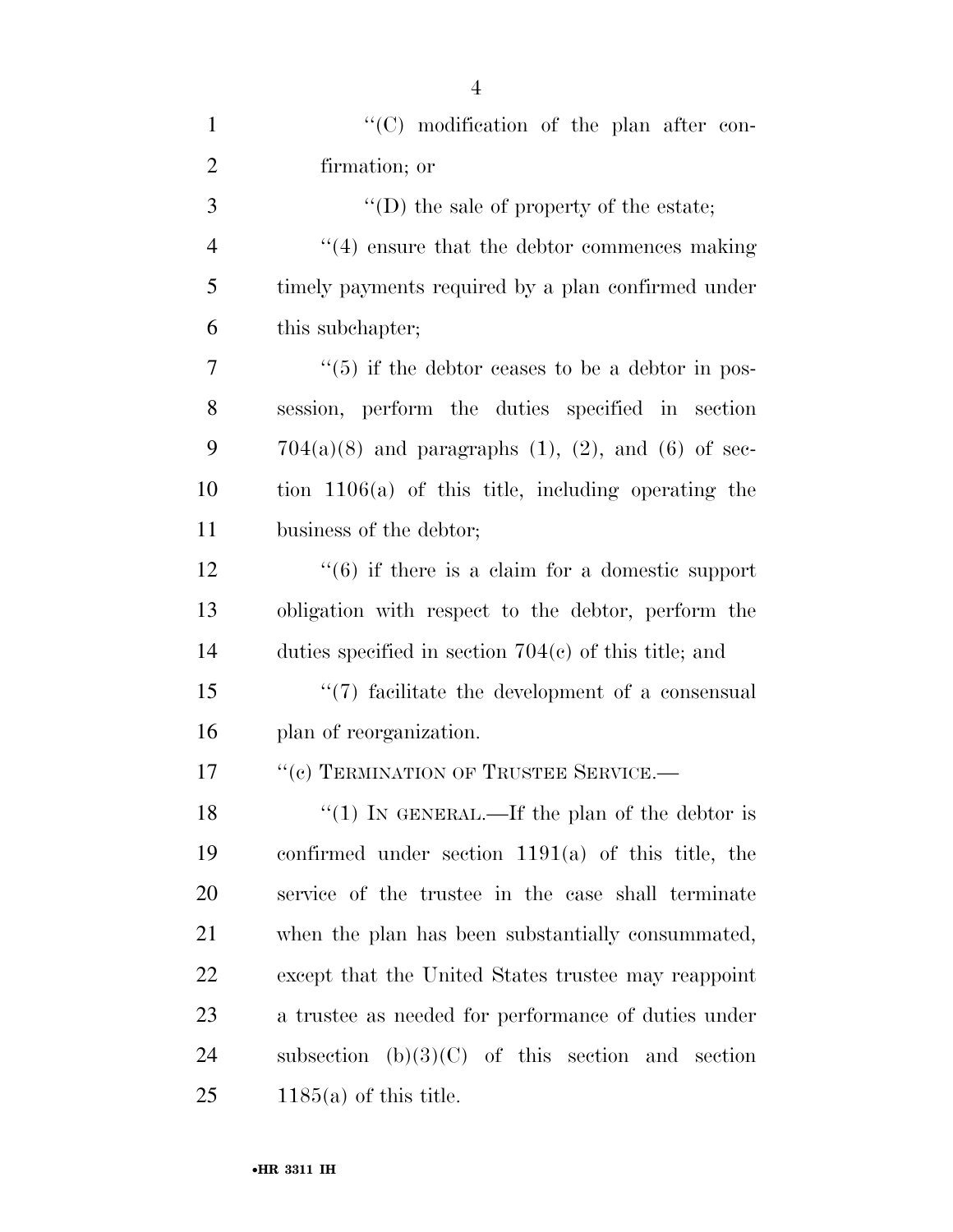1 "(2) SERVICE OF NOTICE OF SUBSTANTIAL CONSUMMATION.—Not later than 14 days after the plan of the debtor is substantially consummated, the debtor shall file with the court and serve on the trustee, the United States trustee, and all parties in interest notice of such substantial consummation.

#### **''§ 1184. Rights and powers of a debtor in possession**

 ''Subject to such limitations or conditions as the court may prescribe, a debtor in possession shall have all the rights, other than the right to compensation under sec- tion 330 of this title, and powers, and shall perform all functions and duties, except the duties specified in para-13 graphs  $(2)$ ,  $(3)$ , and  $(4)$  of section 1106(a) of this title, of a trustee serving in a case under this chapter, including operating the business of the debtor.

#### **''§ 1185. Removal of debtor in possession**

17 "(a) IN GENERAL.—On request of a party in interest, and after notice and a hearing, the court shall order that the debtor shall not be a debtor in possession for cause, including fraud, dishonesty, incompetence, or gross mis- management of the affairs of the debtor, either before or after the date of commencement of the case, or for failure to perform the obligations of the debtor under a plan con-firmed under this subchapter.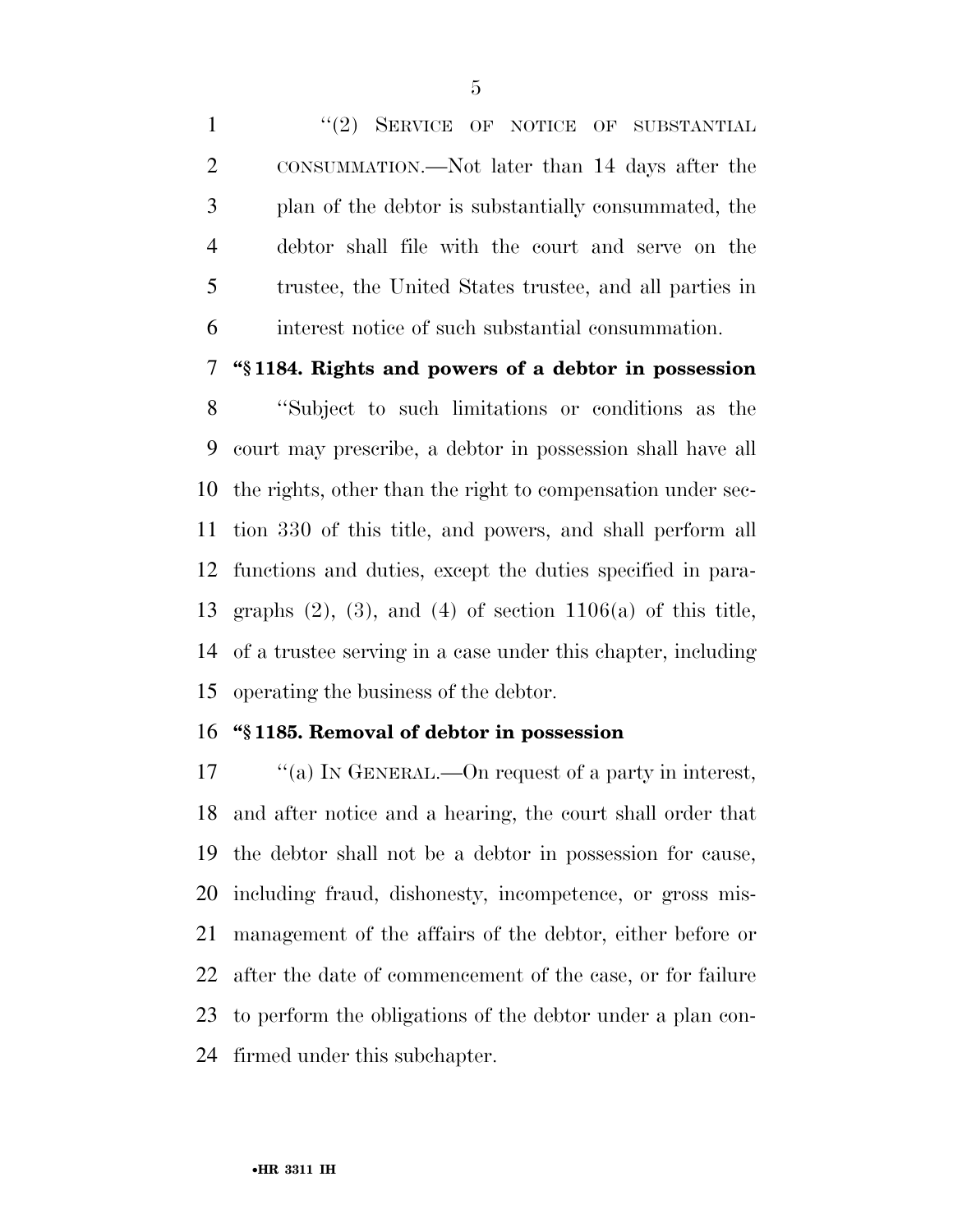''(b) REINSTATEMENT.—On request of a party in in- terest, and after notice and a hearing, the court may rein-state the debtor in possession.

#### **''§ 1186. Property of the estate**

 ''(a) INCLUSIONS.—If a plan is confirmed under sec- tion 1191(b) of this title, property of the estate includes, in addition to the property specified in section 541 of this title—

 ''(1) all property of the kind specified in that section that the debtor acquires after the date of commencement of the case but before the case is closed, dismissed, or converted to a case under chap-13 ter 7, 12, or 13 of this title, whichever occurs first; and

 ''(2) earnings from services performed by the debtor after the date of commencement of the case but before the case is closed, dismissed, or converted to a case under chapter 7, 12, or 13 of this title, whichever occurs first.

 ''(b) DEBTOR REMAINING IN POSSESSION.—Except as provided in section 1185 of this title, a plan confirmed under this subchapter, or an order confirming a plan under this subchapter, the debtor shall remain in posses-sion of all property of the estate.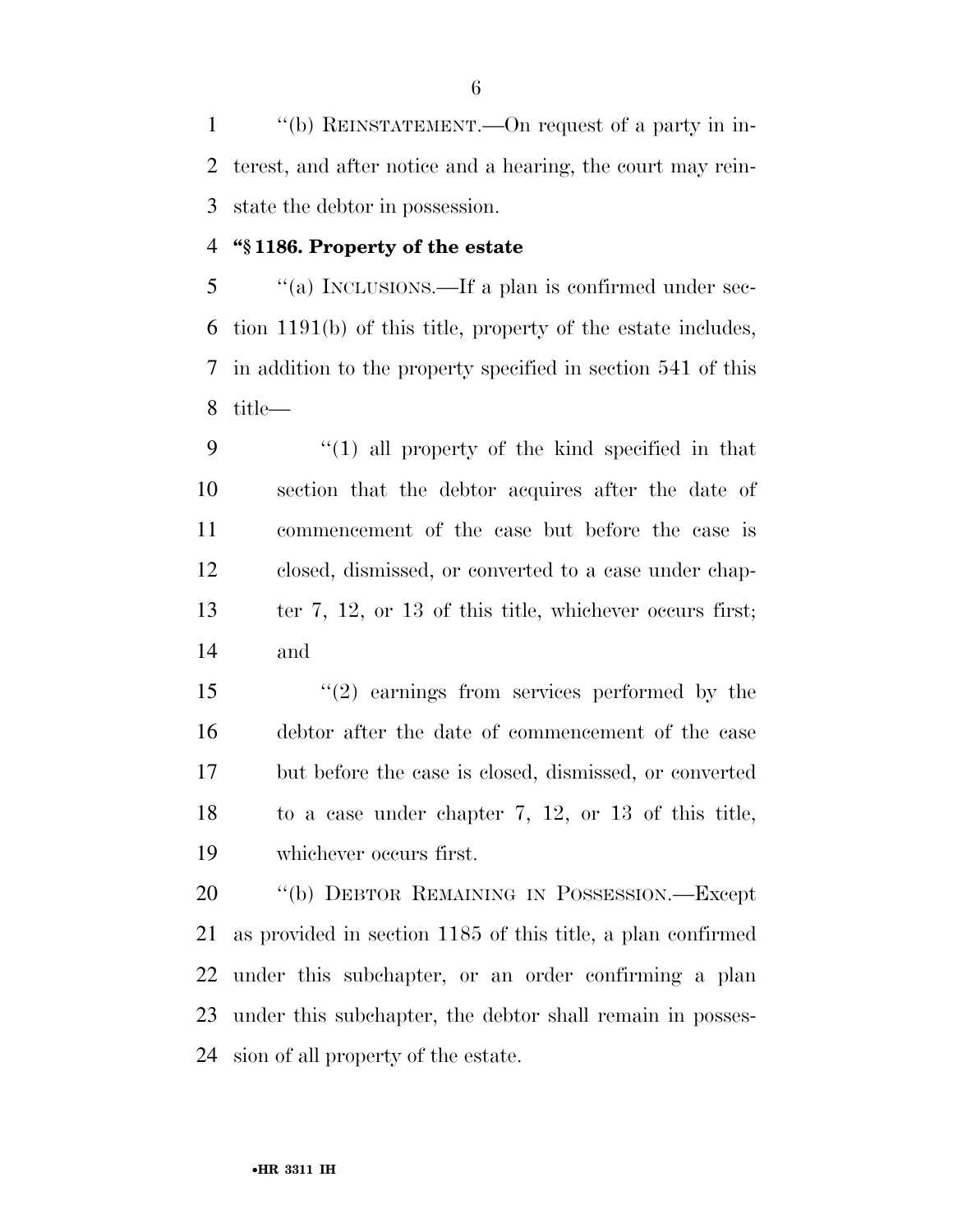''(a) FILING REQUIREMENTS.—Upon electing to be a debtor under this subchapter, the debtor shall file the documents required by subparagraphs (A) and (B) of sec-6 tion  $1116(1)$  of this title.

 ''(b) OTHER APPLICABLE PROVISIONS.—A debtor, in addition to the duties provided in this title and as other- wise required by law, shall comply with the requirements of section 308 and paragraphs (2), (3), (4), (5), (6), and (7) of section 1116 of this title.

12 "(c) SEPARATE DISCLOSURE STATEMENT EXEMP- TION.—If the court orders under section 1181(b) of this title that section 1125 of this title applies, section 1125(f) of this title shall apply.

#### **''§ 1188. Status conference**

17 "(a) IN GENERAL.—Except as provided in subsection (b), not later than 60 days after the entry of the order for relief under this chapter, the court shall hold a status conference to further the expeditious and economical reso-lution of a case under this subchapter.

 ''(b) EXCEPTION.—The court may extend the period of time for holding a status conference under subsection (a) if the need for an extension is attributable to cir- cumstances for which the debtor should not justly be held accountable.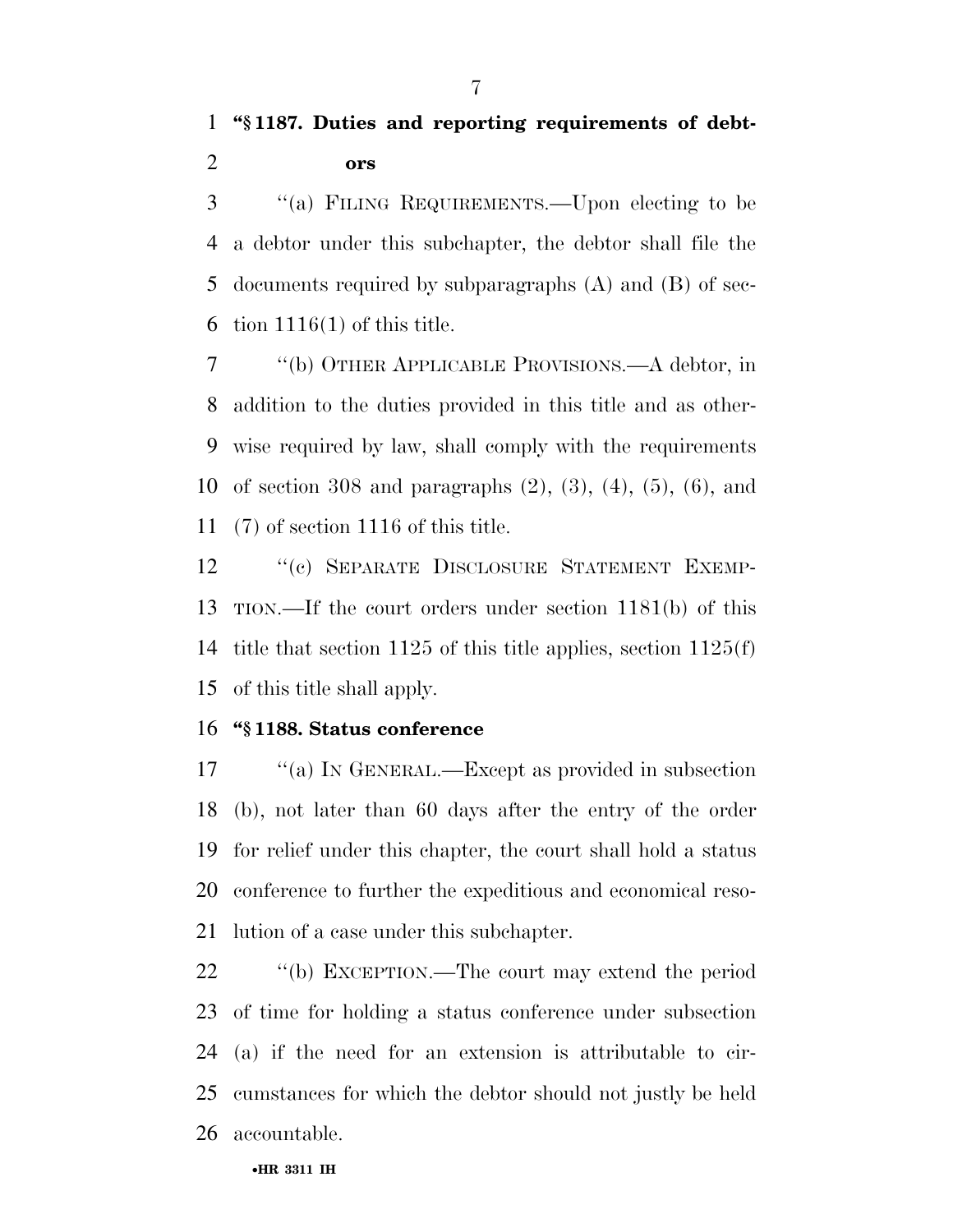''(c) REPORT.—Not later than 14 days before the date of the status conference under subsection (a), the debtor shall file with the court and serve on the trustee and all parties in interest a report that details the efforts the debtor has undertaken and will undertake to attain a consensual plan of reorganization.

#### **''§ 1189. Filing of the plan**

8 "(a) WHO MAY FILE A PLAN.—Only the debtor may file a plan under this subchapter.

 ''(b) DEADLINE.—The debtor shall file a plan not later than 90 days after the order for relief under this chapter, except that the court may extend the period if the need for the extension is attributable to circumstances for which the debtor should not justly be held accountable.

#### **''§ 1190. Contents of plan**

- ''A plan filed under this subchapter—
- 17  $\frac{1}{2}$   $\frac{1}{2}$  shall include—
- 18 ''(A) a brief history of the business oper-ations of the debtor;
- 
- 20  $(1)$  a liquidation analysis; and
- 21  $\cdot$  (C) projections with respect to the ability of the debtor to make payments under the pro-posed plan of reorganization;
- 24 ''(2) shall provide for the submission of all or such portion of the future earnings or other future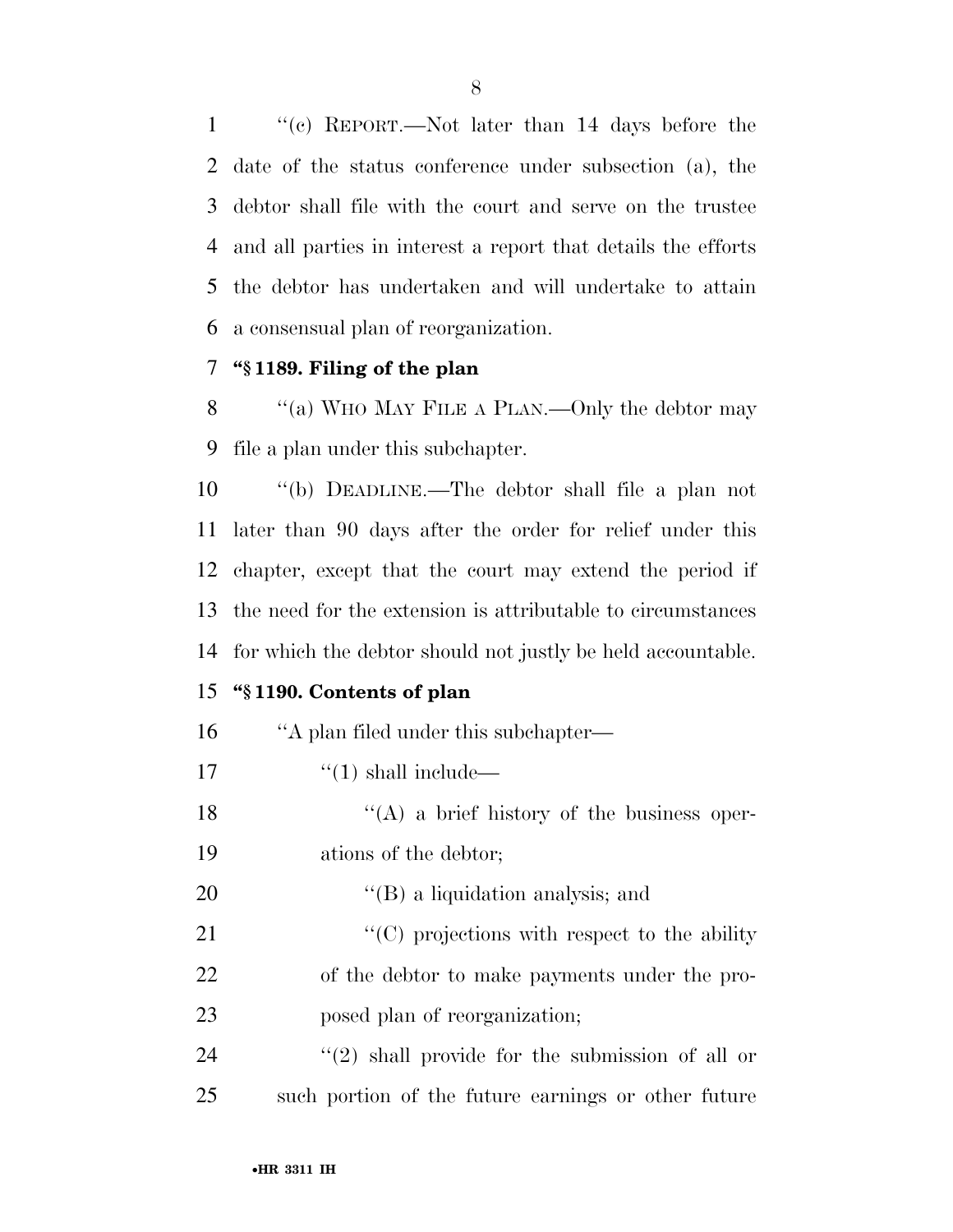| $\mathbf{1}$   | income of the debtor to the supervision and control                 |
|----------------|---------------------------------------------------------------------|
| $\overline{2}$ | of the trustee as is necessary for the execution of the             |
| 3              | plan; and                                                           |
| $\overline{4}$ | "(3) notwithstanding section $1123(b)(5)$ of this                   |
| 5              | title, may modify the rights of the holder of a claim               |
| 6              | secured only by a security interest in real property                |
| 7              | that is the principal residence of the debtor if the                |
| 8              | new value received in connection with the granting                  |
| 9              | of the security interest was—                                       |
| 10             | "(A) not used primarily to acquire the real                         |
| 11             | property; and                                                       |
| 12             | $\lq\lq (B)$ used primarily in connection with the                  |
| 13             | small business of the debtor.                                       |
|                |                                                                     |
|                | "§1191. Confirmation of plan                                        |
|                | "(a) TERMS.—The court shall confirm a plan under                    |
| 14<br>15<br>16 | this subchapter only if all of the requirements of section          |
|                | $1129(a)$ , other than paragraph $(15)$ of that section, of this    |
| 17             | 18 title are met.                                                   |
| 19             | "(b) EXCEPTION.—Notwithstanding section $510(a)$                    |
| 20             | of this title, if all of the applicable requirements of section     |
| 21             | $1129(a)$ of this title, other than paragraphs $(8)$ , $(10)$ , and |
| 22             | $(15)$ of that section, are met with respect to a plan, the         |
| 23             | court, on request of the debtor, shall confirm the plan not-        |

plan does not discriminate unfairly, and is fair and equi-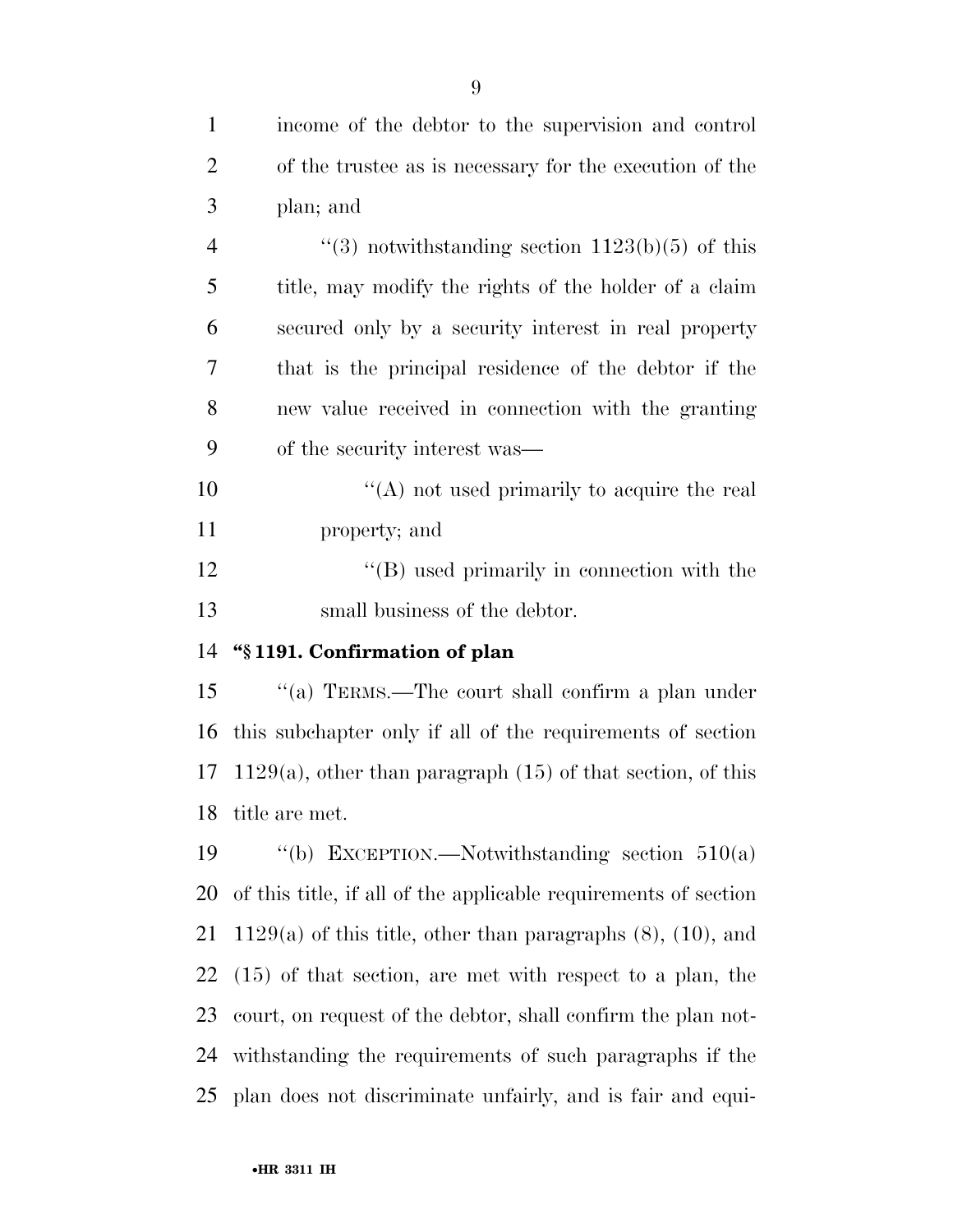| 1              | table, with respect to each class of claims or interests that |
|----------------|---------------------------------------------------------------|
| 2              | is impaired under, and has not accepted, the plan.            |
| 3              | "(c) RULE OF CONSTRUCTION.—For purposes of this               |
| $\overline{4}$ | section, the condition that a plan be fair and equitable      |
| 5              | with respect to each class of claims or interests includes    |
| 6              | the following requirements:                                   |
| 7              | $\lq(1)$ With respect to a class of secured claims,           |
| 8              | plan meets the requirements of section<br>the                 |
| 9              | $1129(b)(2)(A)$ of this title.                                |
| 10             | "(2) As of the effective date of the plan—                    |
| 11             | "(A) the plan provides that all of the pro-                   |
| 12             | jected disposable income of the debtor to be re-              |
| 13             | ceived in the 3-year period, or such longer pe-               |
| 14             | riod not to exceed 5 years as the court may fix,              |
| 15             | beginning on the date that the first payment is               |
| 16             | due under the plan will be applied to make pay-               |
| 17             | ments under the plan; or                                      |
| 18             | "(B) the value of the property to be dis-                     |
| 19             | tributed under the plan in the 3-year period, or              |
| 20             | such longer period not to exceed 5 years as the               |
| 21             | court may fix, beginning on the date on which                 |
| 22             | the first distribution is due under the plan is               |
| 23             | not less than the projected disposable income of              |
| 24             | the debtor.                                                   |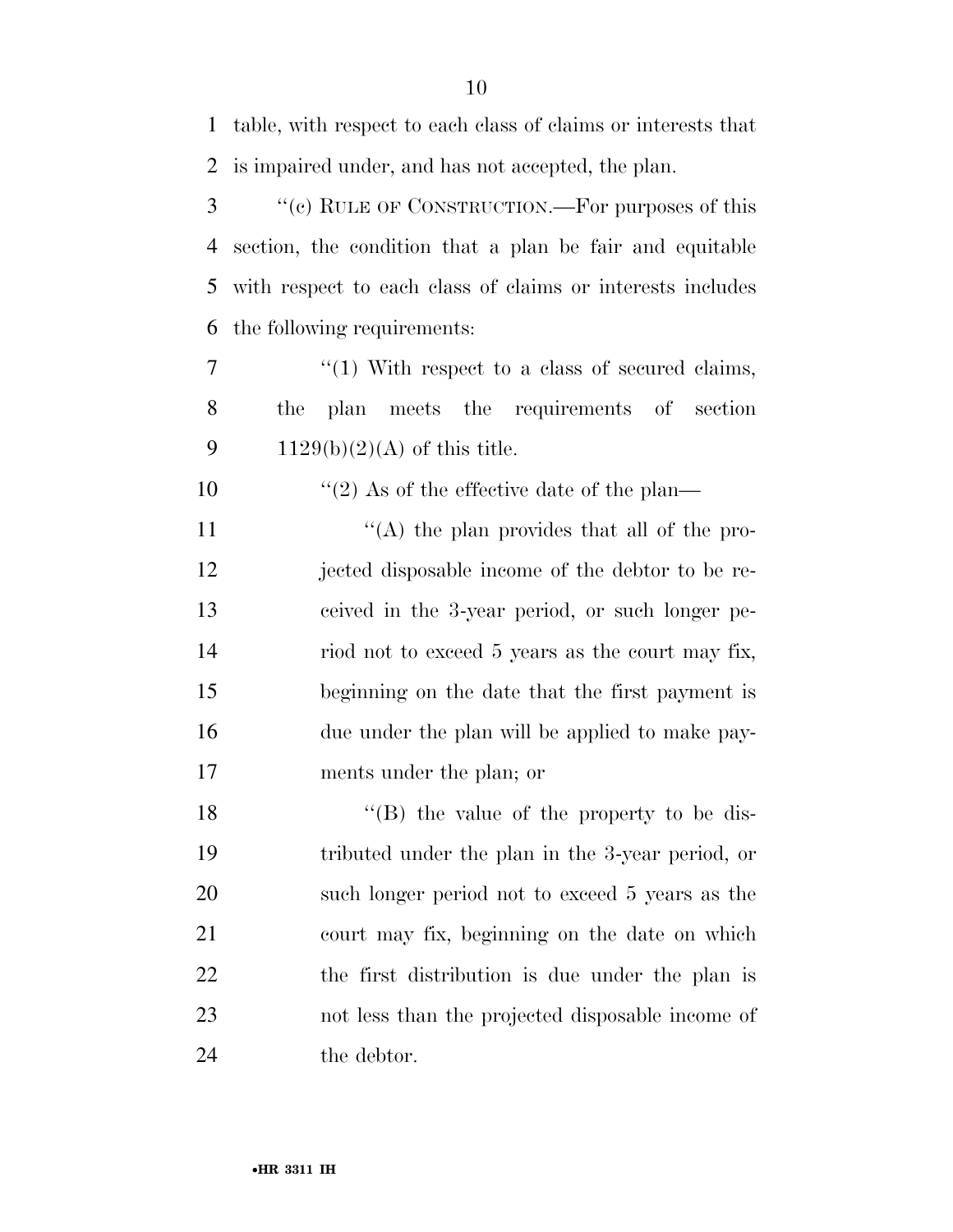| $\mathbf{1}$   | " $(3)(A)(i)$ The debtor will be able to make all           |
|----------------|-------------------------------------------------------------|
| $\overline{2}$ | payments under the plan; or                                 |
| 3              | "(ii) there is a reasonable likelihood that the             |
| 4              | debtor will be able to make all payments under the          |
| 5              | plan; and                                                   |
| 6              | "(B) the plan provides appropriate remedies,                |
| $\overline{7}$ | which may include the liquidation of nonexempt as-          |
| 8              | sets, to protect the holders of claims or interests in      |
| 9              | the event that the payments are not made.                   |
| 10             | "(d) DISPOSABLE INCOME.—For purposes of this                |
| 11             | section, the term 'disposable income' means the income      |
| 12             | that is received by the debtor and that is not reasonably   |
| 13             | necessary to be expended—                                   |
| 14             | $\lq(1)$ for—                                               |
| 15             | $\lq\lq$ the maintenance or support of the                  |
| 16             | debtor or a dependent of the debtor; or                     |
| 17             | $\lq\lq(B)$ a domestic support obligation that              |
| 18             | first becomes payable after the date of the filing          |
| 19             | of the petition; or                                         |
| 20             | $\lq(2)$ for the payment of expenditures necessary          |
| 21             | for the continuation, preservation, or operation of         |
| 22             | the business of the debtor.                                 |
| 23             | ``(e)<br>SPECIAL RULE.—Notwithstanding section              |
| 24             | $1129(a)(9)(A)$ of this title, a plan that provides for the |
| 25             | payment through the plan of a claim of a kind specified     |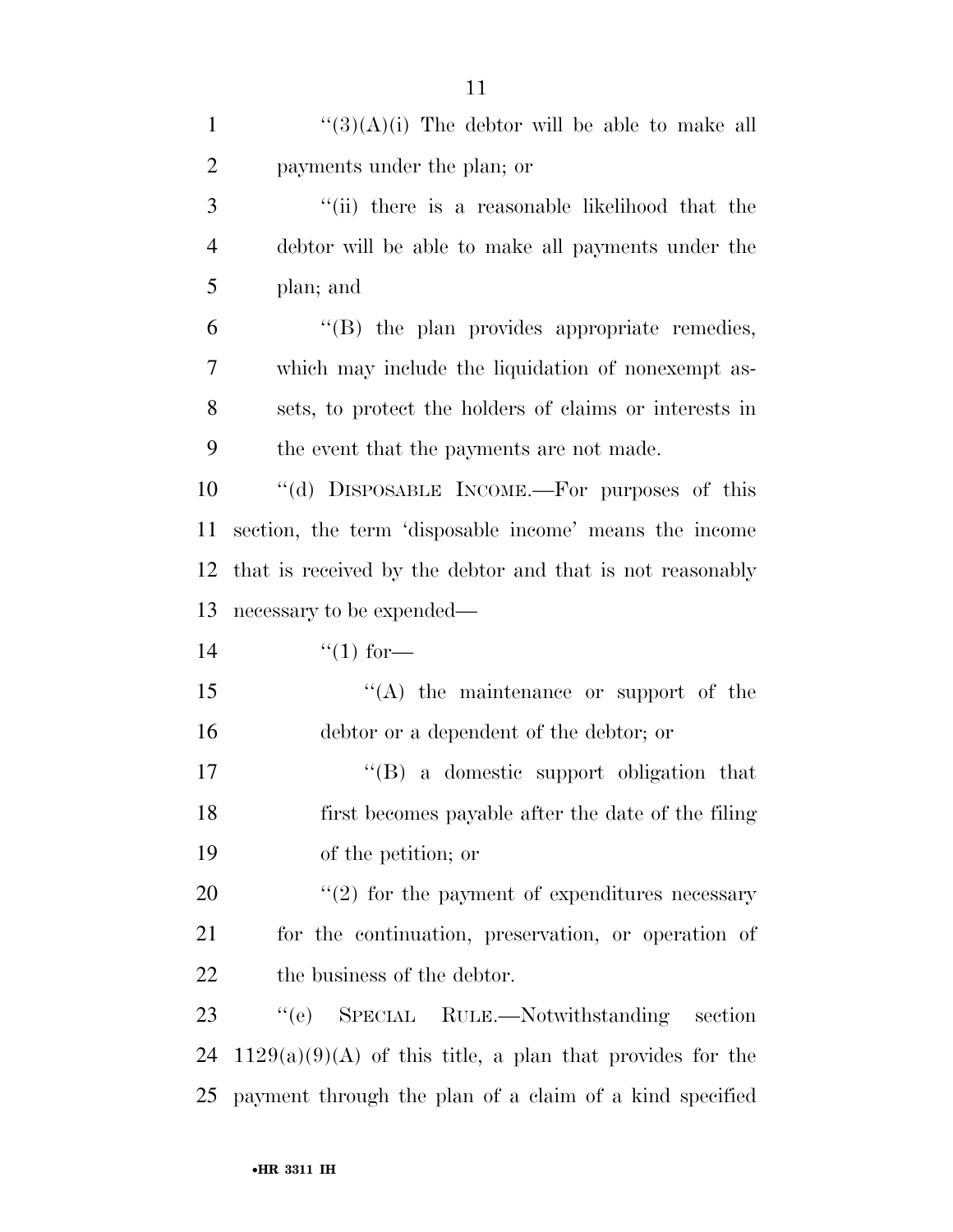1 in paragraph (2) or (3) of section  $507(a)$  of this title may be confirmed under subsection (b) of this section.

#### **''§ 1192. Discharge**

 ''If the plan of the debtor is confirmed under section 1191(b) of this title, as soon as practicable after comple- tion by the debtor of all payments due within the first 3 years of the plan, or such longer period not to exceed 5 years as the court may fix, unless the court approves a written waiver of discharge executed by the debtor after the order for relief under this chapter, the court shall grant the debtor a discharge of all debts provided in sec-12 tion  $1141(d)(1)(A)$  of this title, and all other debts allowed under section 503 of this title and provided for in the plan, except any debt—

 ''(1) on which the last payment is due after the first 3 years of the plan, or such other time not to exceed 5 years fixed by the court; or

18  $\frac{12}{2}$  of the kind specified in section 523(a) of this title.

#### **''§ 1193. Modification of plan**

21 "(a) MODIFICATION BEFORE CONFIRMATION.—The debtor may modify a plan at any time before confirmation, but may not modify the plan so that the plan as modified fails to meet the requirements of sections 1122 and 1123 of this title, with the exception of subsection (a)(8) of such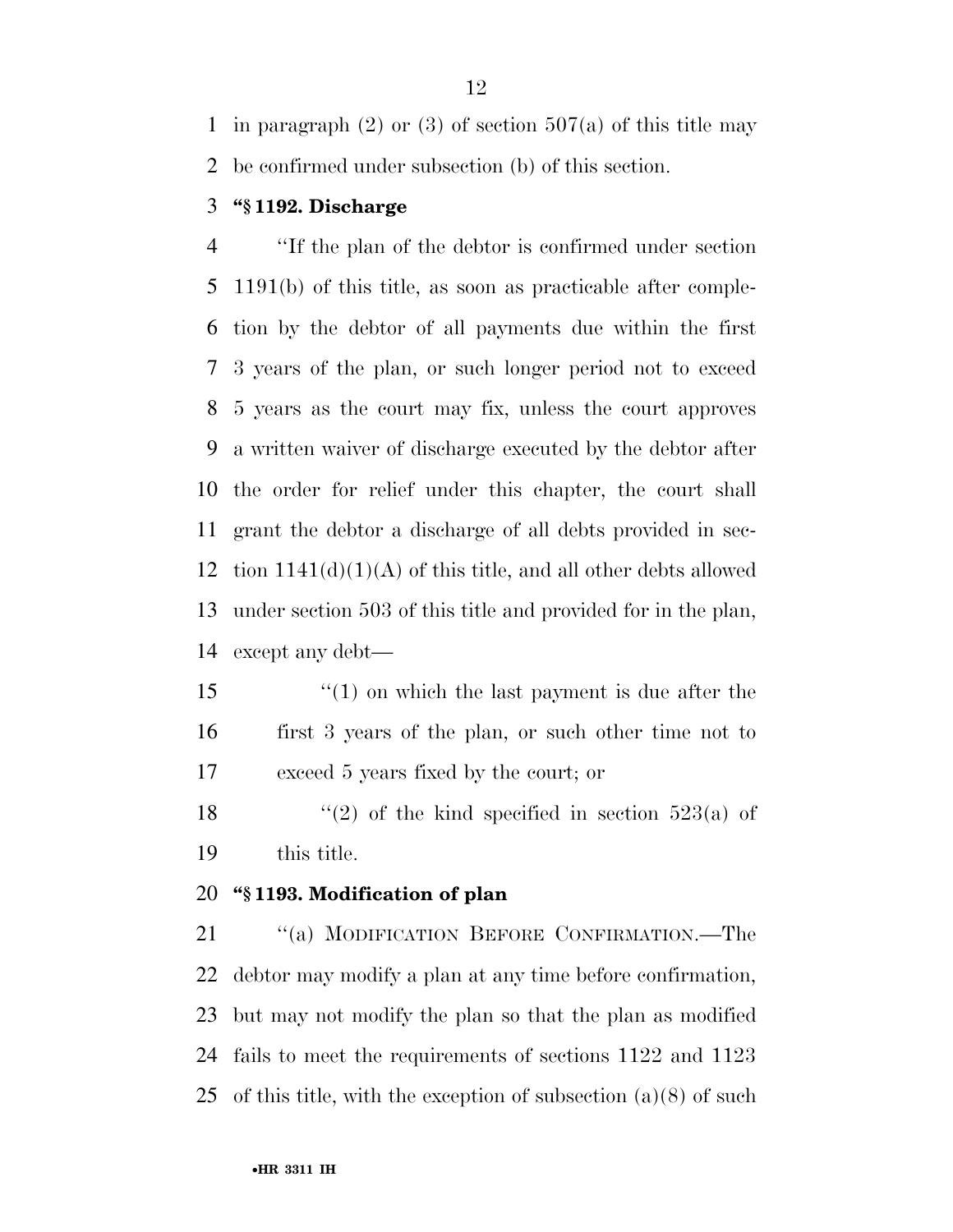section 1123. After the modification is filed with the court, the plan as modified becomes the plan.

 ''(b) MODIFICATION AFTER CONFIRMATION.—If a plan has been confirmed under section 1191(a) of this title, the debtor may modify the plan at any time after confirmation of the plan and before substantial con- summation of the plan, but may not modify the plan so that the plan as modified fails to meet the requirements of sections 1122 and 1123 of this title, with the exception of subsection (a)(8) of such section 1123. The plan, as modified under this subsection, becomes the plan only if circumstances warrant the modification and the court, after notice and a hearing, confirms the plan as modified under section 1191(a) of this title.

 ''(c) CERTAIN OTHER MODIFICATIONS.—If a plan has been confirmed under section 1191(b) of this title, the debtor may modify the plan at any time within 3 years, or such longer time not to exceed 5 years, as fixed by the court, but may not modify the plan so that the plan as modified fails to meet the requirements of section 1191(b) of this title. The plan as modified under this subsection becomes the plan only if circumstances warrant such modification and the court, after notice and a hearing, confirms such plan, as modified, under section 1191(b) of this title.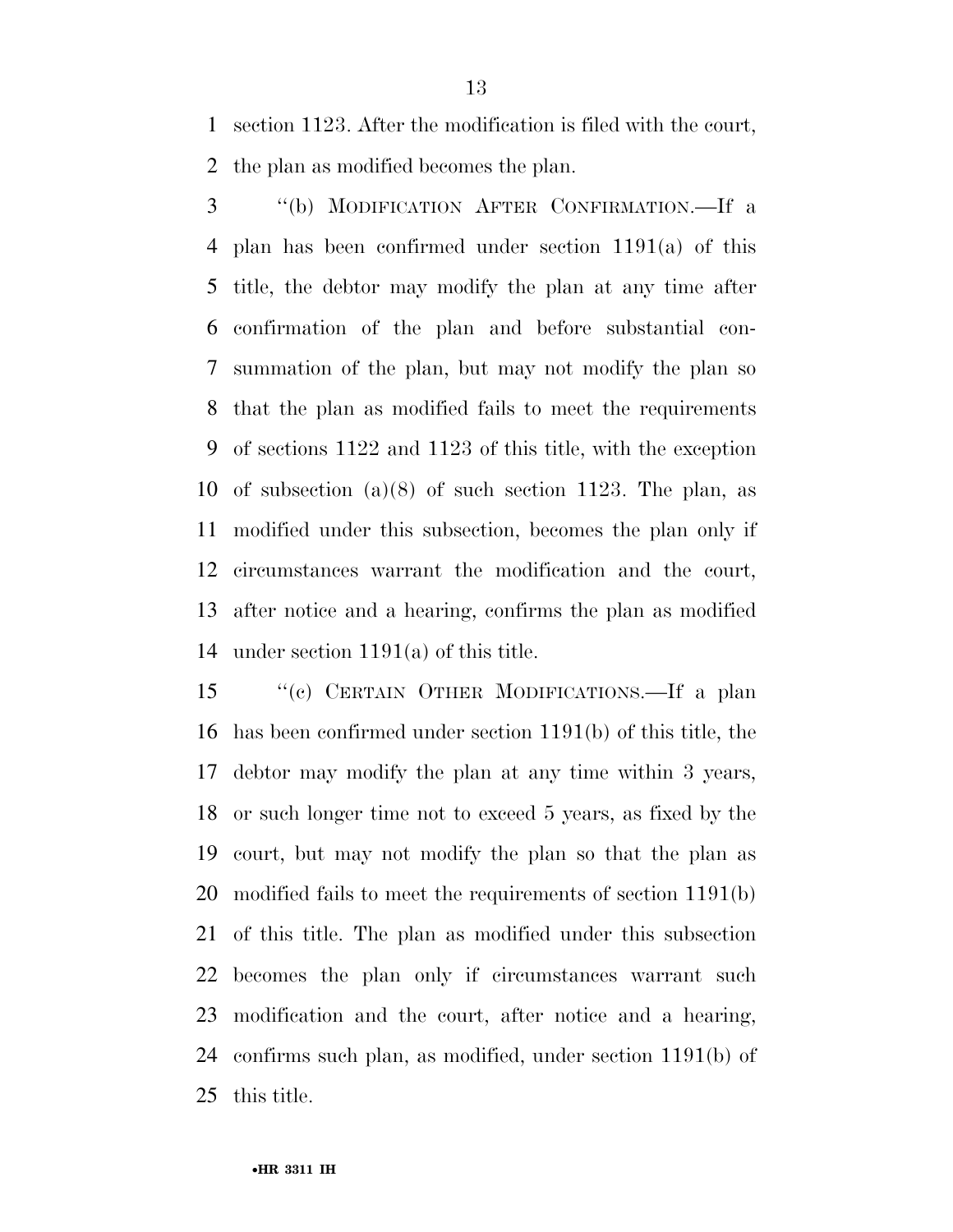''(d) HOLDERS OF A CLAIM OR INTEREST.—If a plan has been confirmed under section 1191(a) of this title, any holder of a claim or interest that has accepted or rejected the plan is deemed to have accepted or rejected, as the case may be, the plan as modified, unless, within the time fixed by the court, such holder changes the previous ac-ceptance or rejection of the holder.

#### **''§ 1194. Payments**

 ''(a) RETENTION AND DISTRIBUTION BY TRUST- EE.—Payments and funds received by the trustee shall be retained by the trustee until confirmation or denial of con- firmation of a plan. If a plan is confirmed, the trustee shall distribute any such payment in accordance with the plan. If a plan is not confirmed, the trustee shall return any such payments to the debtor after deducting—

16  $\frac{1}{2}$  (1) any unpaid claim allowed under section 503(b) of this title;

18 ''(2) any payment made for the purpose of pro- viding adequate protection of an interest in property due to the holder of a secured claim; and

21  $\frac{1}{2}$  (3) any fee owing to the trustee.

 ''(b) OTHER PLANS.—If a plan is confirmed under section 1191(b) of this title, except as otherwise provided in the plan or in the order confirming the plan, the trustee shall make payments to creditors under the plan.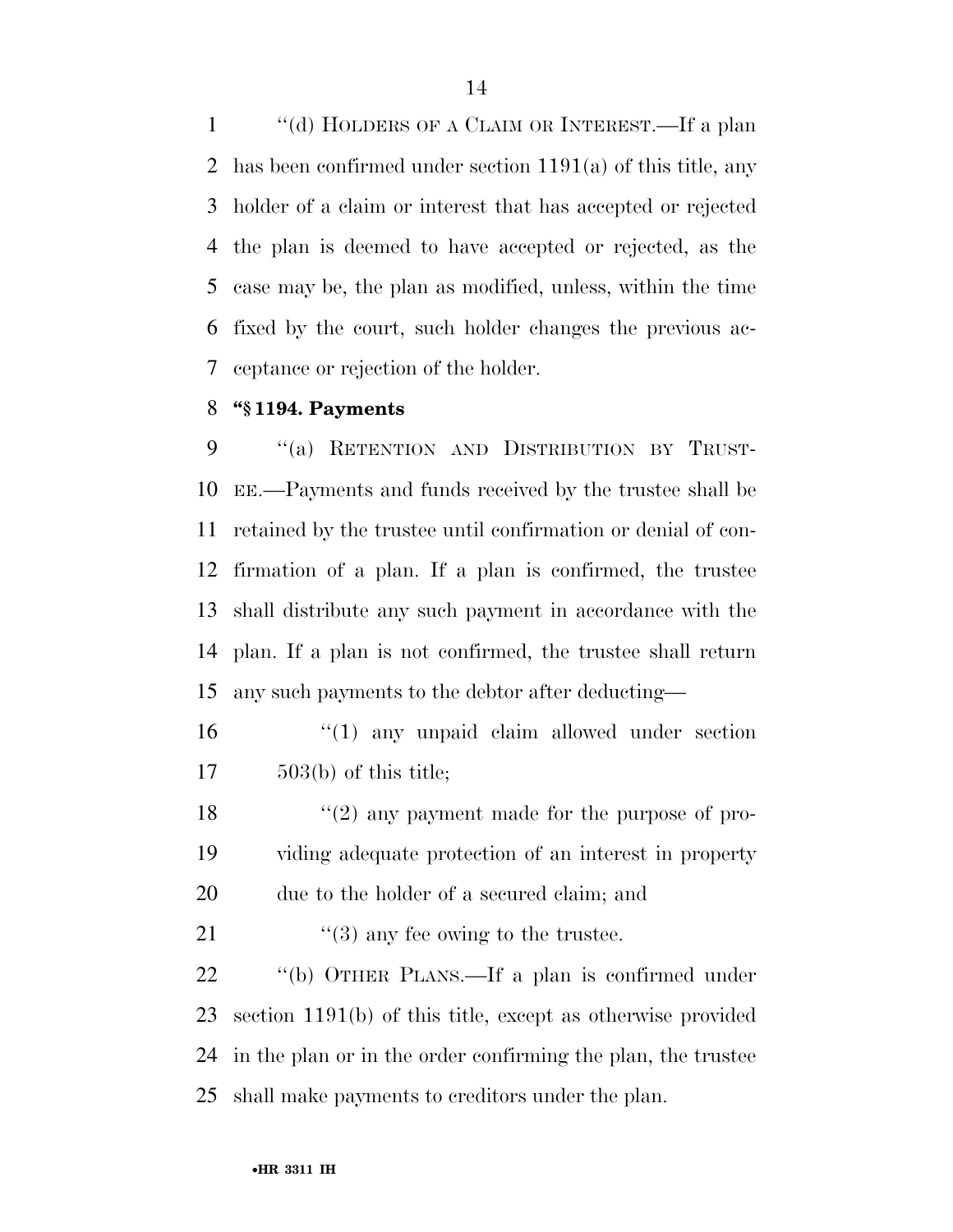''(c) PAYMENTS PRIOR TO CONFIRMATION.—Prior to confirmation of a plan, the court, after notice and a hear- ing, may authorize the trustee to make payments to the holder of a secured claim for the purpose of providing ade-quate protection of an interest in property.

#### 6 **''§ 1195. Transactions with professionals**

 ''Notwithstanding section 327(a) of this title, a per- son is not disqualified for employment under section 327 of this title, by a debtor solely because that person holds a claim of less than \$10,000 that arose prior to com-mencement of the case.''.

 (b) CLERICAL AMENDMENT.—The table of sub- chapters at the beginning of chapter 11 of title 11, United States Code, is amended by adding at the end the fol-15 lowing:

''SUBCHAPTER V—SMALL BUSINESS DEBTOR REORGANIZATION

- ''1181. Inapplicability of other sections.
- ''1182. Definitions.
- "1183. Trustee.
- ''1184. Rights and powers of a debtor in possession.
- ''1185. Removal of debtor in possession.
- ''1186. Property of the estate.
- ''1187. Duties and reporting requirements of debtors.
- ''1188. Status conference.
- ''1189. Filing of the plan.
- ''1190. Contents of plan.
- ''1191. Confirmation of plan.
- ''1192. Discharge.
- ''1193. Modification of plan.
- ''1194. Payments.
- ''1195. Transactions with professionals.''.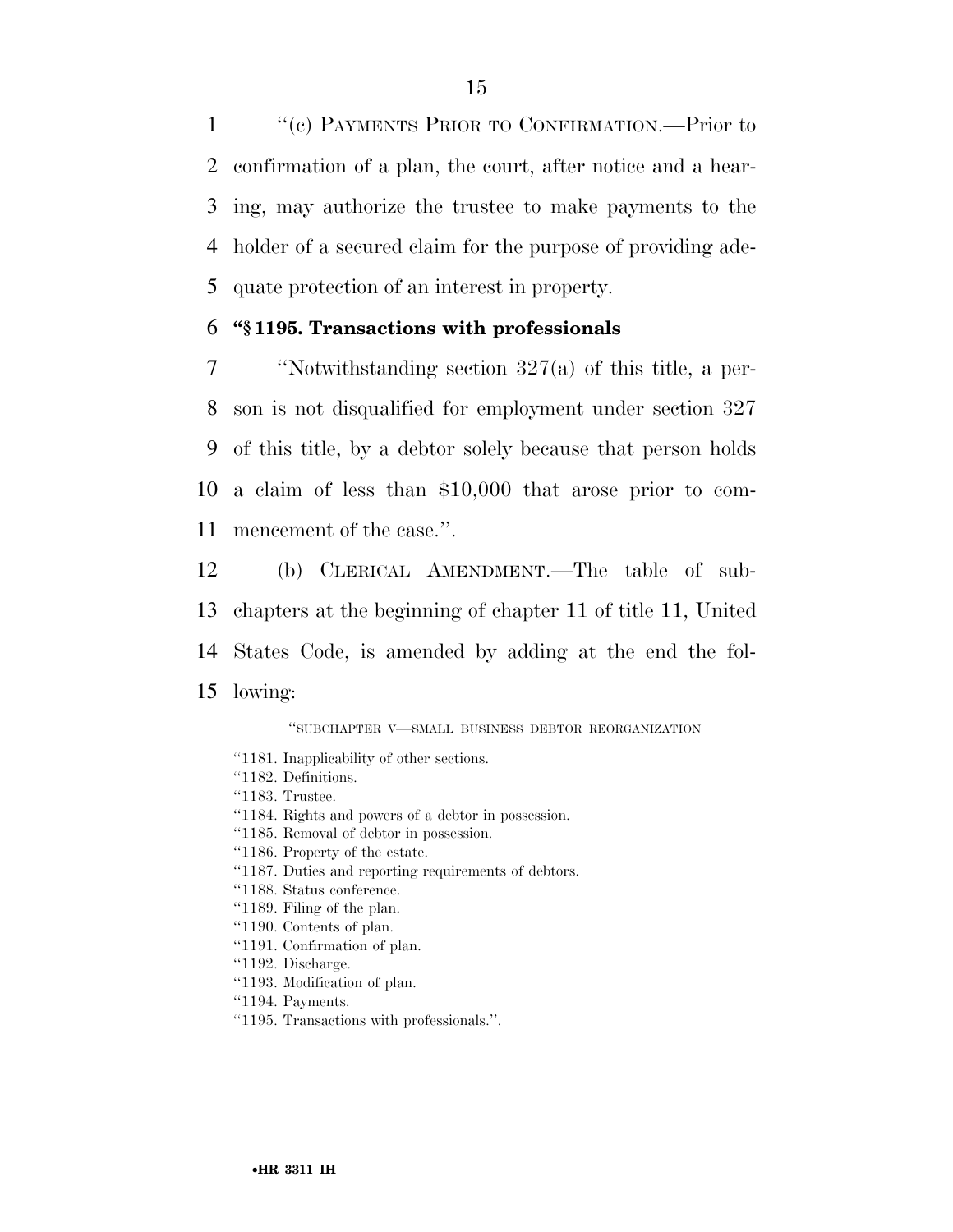#### **SEC. 3. PREFERENCES; VENUE OF CERTAIN PROCEEDINGS.**

 (a) PREFERENCES.—Section 547(b) of title 11, United States Code, is amended by inserting '', based on reasonable due diligence in the circumstances of the case and taking into account a party's known or reasonably knowable affirmative defenses under subsection (c),'' after  $\text{``may''}.$ 

 (b) VENUE OF CERTAIN PROCEEDINGS.—Section 1409(b) of title 28, United States Code, is amended by striking ''\$10,000'' and inserting ''\$25,000''.

#### **SEC. 4. CONFORMING AMENDMENTS.**

 (a) TITLE 11.—Title 11, United States Code, is amended—

(1) in section 101—

 (A) in paragraph (51C), by inserting ''and 16 has not elected that subchapter V of chapter 11 of this title shall apply'' after ''is a small busi-ness debtor''; and

19 (B) in paragraph  $(51D)$ —

(i) in subparagraph (A)—

- (I) by striking ''or operating real 22 property or activities incidental there-23 to" and inserting "single asset real estate''; and
- (II) by striking ''for a case in which'' and all that follows and insert-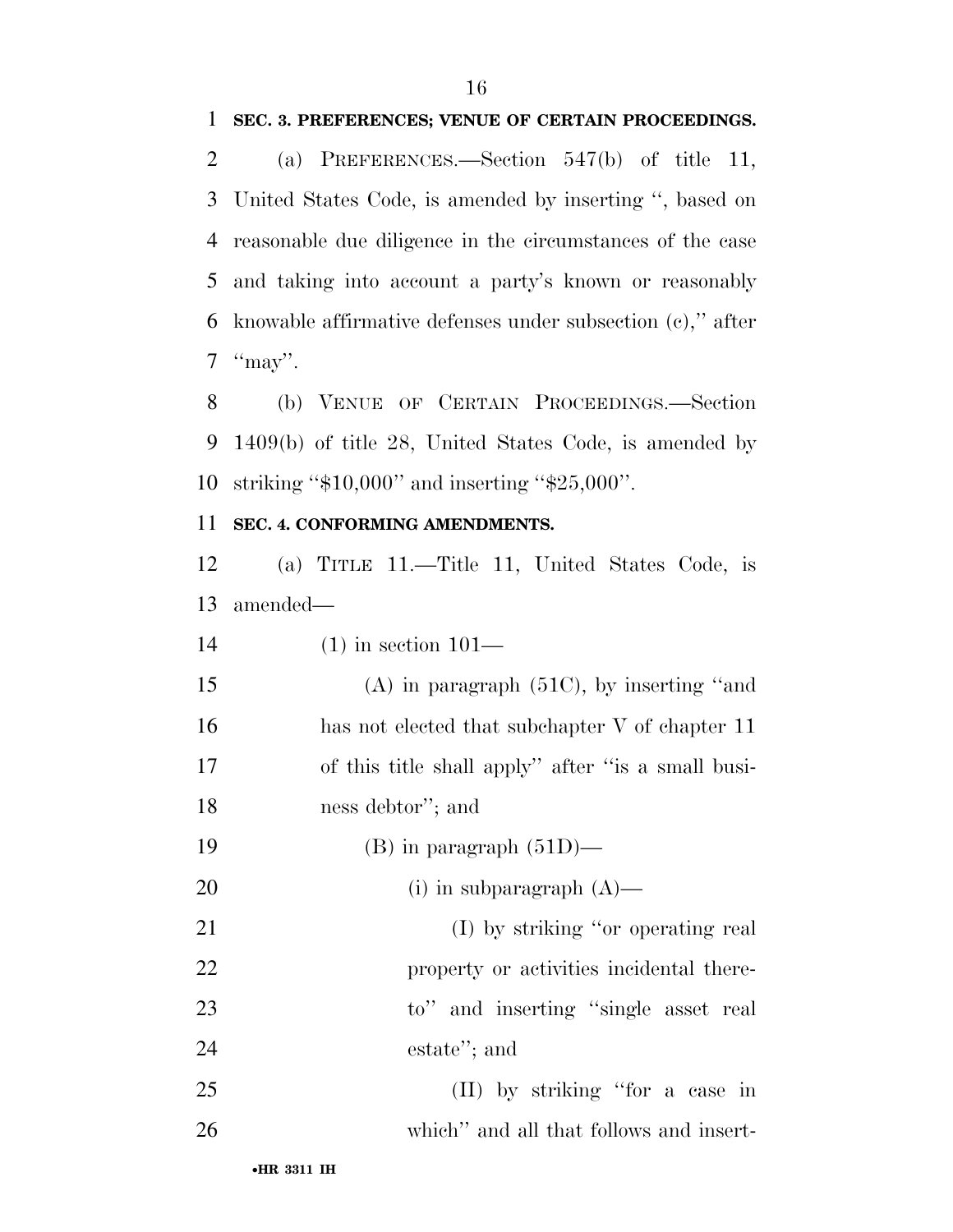| $\mathbf{1}$   | ing "not less than 50 percent of which        |
|----------------|-----------------------------------------------|
| $\overline{2}$ | arose from the commercial or business         |
| 3              | activities of the debtor; and"; and           |
| $\overline{4}$ | (ii) in subparagraph $(B)$ —                  |
| 5              | (I) by striking the period at the             |
| 6              | end and inserting a semicolon;                |
| 7              | (II) by striking "does not include"           |
| 8              | any member" and inserting the fol-            |
| 9              | lowing: "does not include—                    |
| 10             | $f'(i)$ any member"; and                      |
| 11             | (III) by adding at the end the                |
| 12             | following:                                    |
| 13             | "(ii) any debtor that is a corporation        |
| 14             | subject to the reporting requirements         |
| 15             | under section 13 or $15(d)$ of the Securities |
| 16             | Exchange Act of 1934 (15 U.S.C. 78m,          |
| 17             | $78o(d)$ ; or                                 |
| 18             | "(iii) any corporation that—                  |
| 19             | $\lq\lq$ is subject to the reporting          |
| 20             | requirements under section 13<br>or           |
| 21             | $15(d)$ of the Securities Exchange Act        |
| 22             | of 1934 (15 U.S.C. 78m, 78 $o(d)$ ); and      |
| 23             | "(II) is an affiliate of a debtor.";          |
| 24             | $(2)$ in section 103—                         |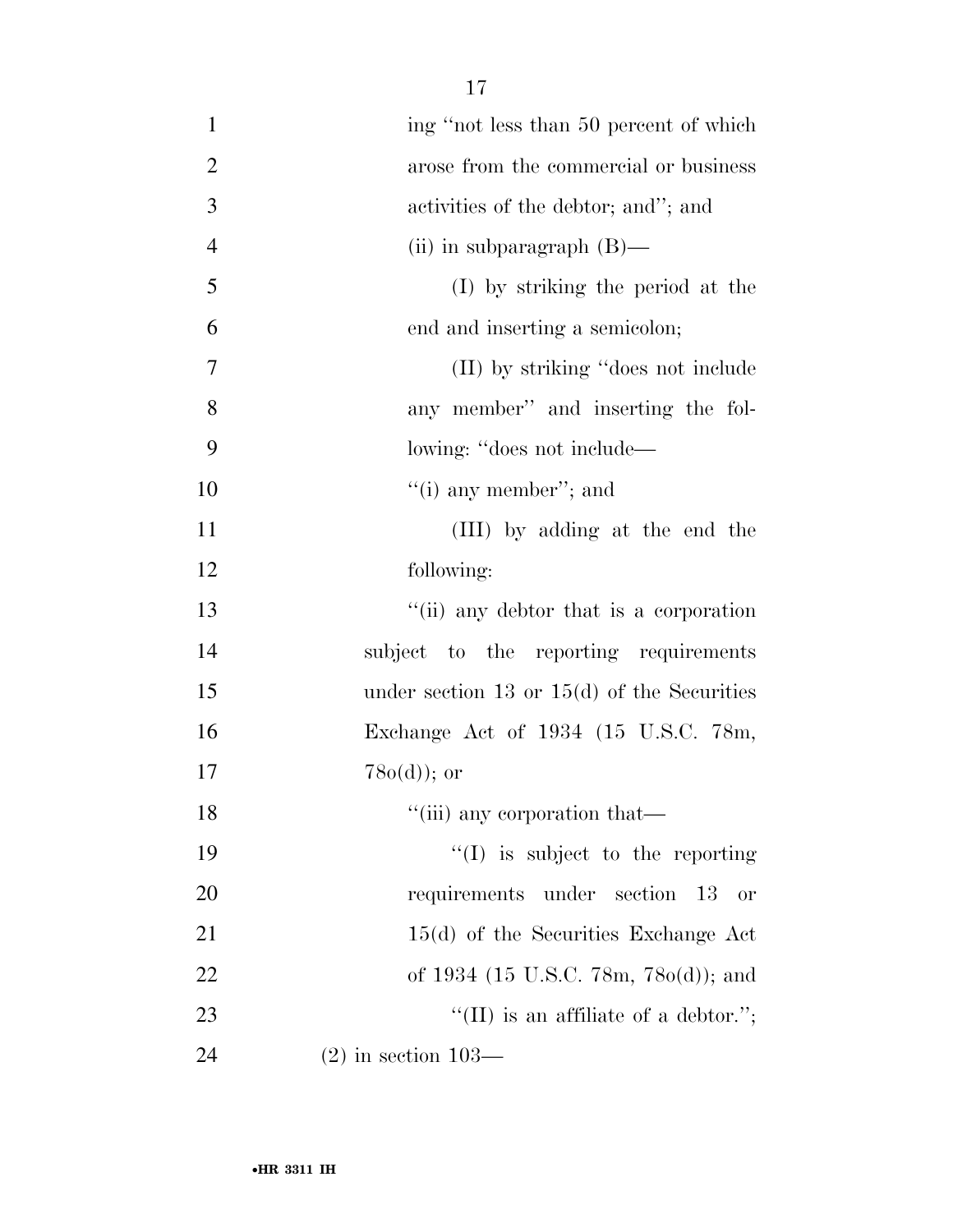| $\mathbf{1}$   | (A) by redesignating subsections<br>(i)                   |
|----------------|-----------------------------------------------------------|
| $\overline{2}$ | through $(k)$ as subsections $(j)$ through $(l)$ , re-    |
| 3              | spectively; and                                           |
| 4              | (B) by inserting after subsection (h) the                 |
| 5              | following:                                                |
| 6              | "(i) Subchapter V of chapter 11 of this title applies     |
| 7              | only in a case under chapter 11 in which a small business |
| 8              | debtor elects that subchapter V of chapter 11 shall       |
| 9              | apply.";                                                  |
| 10             | (3) in section $322(a)$ , by inserting "1183,"            |
| 11             | after $"1163,"$                                           |
| 12             | $(4)$ in section 326—                                     |
| 13             | $(A)$ in subsection $(a)$ , by inserting ", other         |
| 14             | than a case under subchapter V of chapter $11$ ,"         |
| 15             | after "7 or $11$ "; and                                   |
| 16             | $(B)$ in subsection $(b)$ , by inserting "sub-            |
| 17             | chapter V of chapter 11 or" after "In a case              |
| 18             | under";                                                   |
| 19             | $(5)$ in section 347—                                     |
| 20             | $(A)$ in subsection $(a)$ —                               |
| 21             | (i) by inserting "1194," after "726,";                    |
| 22             | and                                                       |
| 23             | (ii) by inserting "subchapter $V$ of                      |
| 24             | chapter $11$ ," after "chapter $7$ ,"; and                |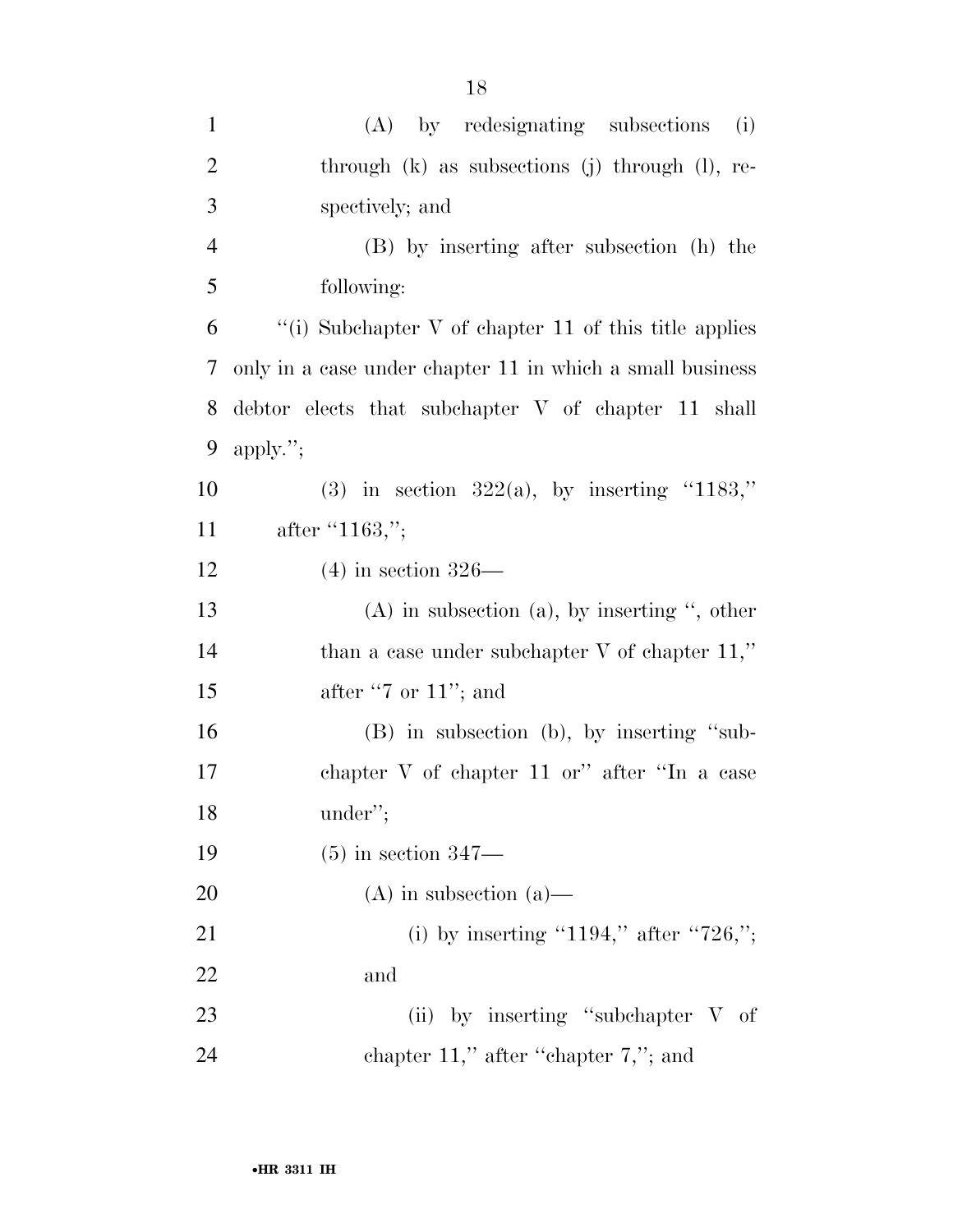| $\mathbf{1}$   | $(B)$ in subsection (b), by inserting "1194,"         |
|----------------|-------------------------------------------------------|
| $\overline{2}$ | after $"1173,"$                                       |
| 3              | $(6)$ in section $363(c)(1)$ , by inserting "1183,    |
| $\overline{4}$ | 1184," after "1108,";                                 |
| 5              | $(7)$ in section 364(a), by inserting "1183,          |
| 6              | 1184," after "1108,";                                 |
| $\overline{7}$ | $(8)$ in section 523(a), in the matter preceding      |
| 8              | paragraph $(1)$ , by inserting "1192," after "1141,"; |
| 9              | $(9)$ in section 524—                                 |
| 10             | $(A)$ in subsection $(a)$ —                           |
| 11             | $(i)$ in paragraph $(1)$ , by inserting               |
| 12             | "1192," after "1141,"; and                            |
| 13             | (ii) in paragraph $(3)$ , by inserting                |
| 14             | "1192," after "523,";                                 |
| 15             | $(B)$ in subsection $(e)(1)$ , by inserting           |
| 16             | "1192," after "1141,"; and                            |
| 17             | $(C)$ in subsection (d), by inserting "1192,"         |
| 18             | after "1141,";                                        |
| 19             | $(10)$ in section 557(d)(3), by inserting "1183,"     |
| 20             | after $"1104,"$ ;                                     |
| 21             | $(11)$ in section 1102(a), by striking paragraph      |
| 22             | (3) and inserting the following:                      |
| 23             | "(3) Unless the court for cause orders other-         |
| 24             | wise, a committee of creditors may not be appointed   |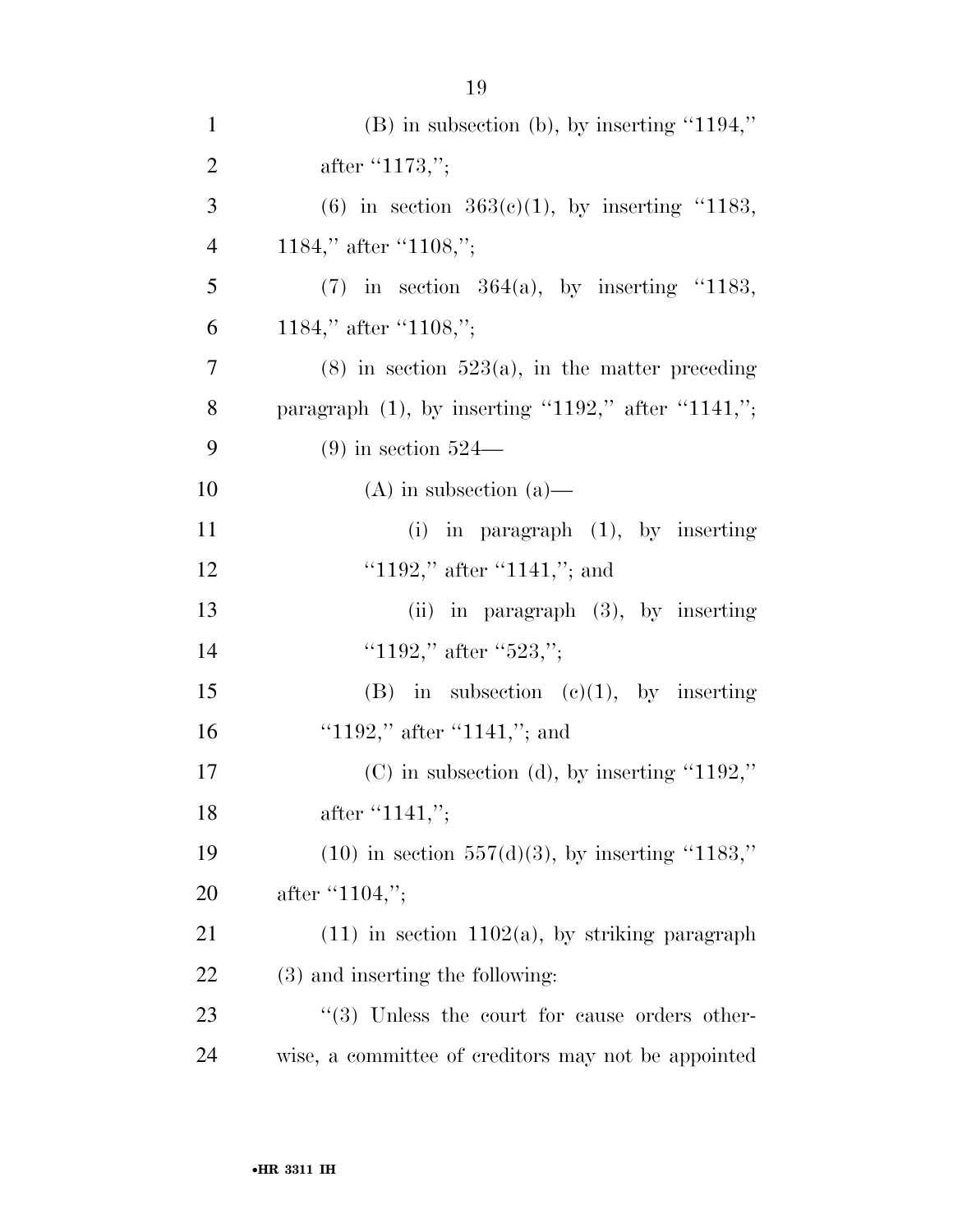| $\mathbf{1}$   | in a small business case or a case under subchapter |
|----------------|-----------------------------------------------------|
| $\overline{2}$ | V of this chapter."; and                            |
| 3              | $(12)$ in section 1146(a), by inserting "or 1191"   |
| $\overline{4}$ | after "1129".                                       |
| 5              | (b) TITLE 28.—Title 28 United States Code, is       |
| 6              | amended—                                            |
| 7              | $(1)$ in section 586—                               |
| 8              | (A) in subsection (a)(3), by inserting "(in-        |
| 9              | cluding subchapter V of chapter $11$ " after "7,    |
| 10             | 11";                                                |
| 11             | (B) in subsection (b), by inserting "sub-           |
| 12             | chapter V of chapter 11 or" after "cases"           |
| 13             | under";                                             |
| 14             | $(C)$ in subsection $(d)(1)$ , by inserting "sub-   |
| 15             | chapter V of chapter 11 or" after "cases            |
| 16             | under" each place that term appears; and            |
| 17             | (D) in subsection $(e)$ —                           |
| 18             | (i) in paragraph $(1)$ , by inserting               |
| 19             | "subchapter V of chapter 11 or" after               |
| 20             | "cases under";                                      |
| 21             | (ii) in paragraph $(2)$ , by inserting              |
| 22             | "subchapter $V$ of chapter 11 or" after             |
| 23             | "cases under" each place that term ap-              |
| 24             | pears; and                                          |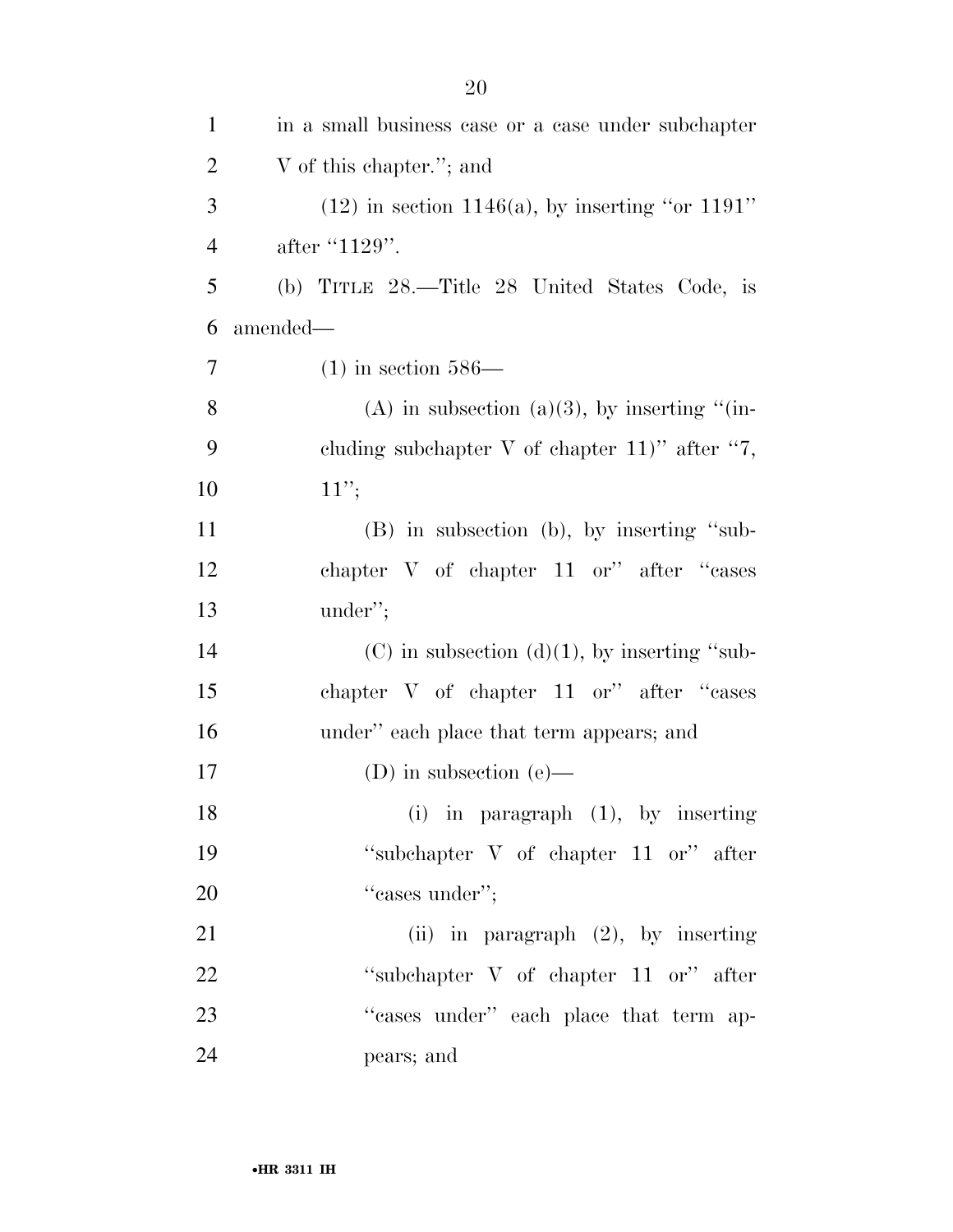(iii) by adding at the end the fol-lowing:

 ''(5) In the event that the services of the trustee in a case under subchapter V of chapter 11 of title 11 are terminated by dismissal or conversion of the case, or upon substantial consummation of a plan under section 1183(c)(1) of that title, the court shall award compensa- tion to the trustee consistent with services performed by the trustee and the limits on the compensation of the trustee established pursuant to paragraph (1) of this sub-section.'';

 (2) in section 589b— 13 (A) in subsection  $(a)(1)$ , by inserting "sub- chapter V of chapter 11 and'' after ''cases under''; and 16 (B) in subsection  $(d)$ — (i) in the matter preceding paragraph 18 (1), by inserting "subchapter V of chapter" 19 11 and" after "trustees under"; and 20 (ii) in the undesignated matter fol-21 lowing paragraph (8), by inserting "sub-22 chapter V of chapter 11 and" after "cases" under''; and

•**HR 3311 IH**